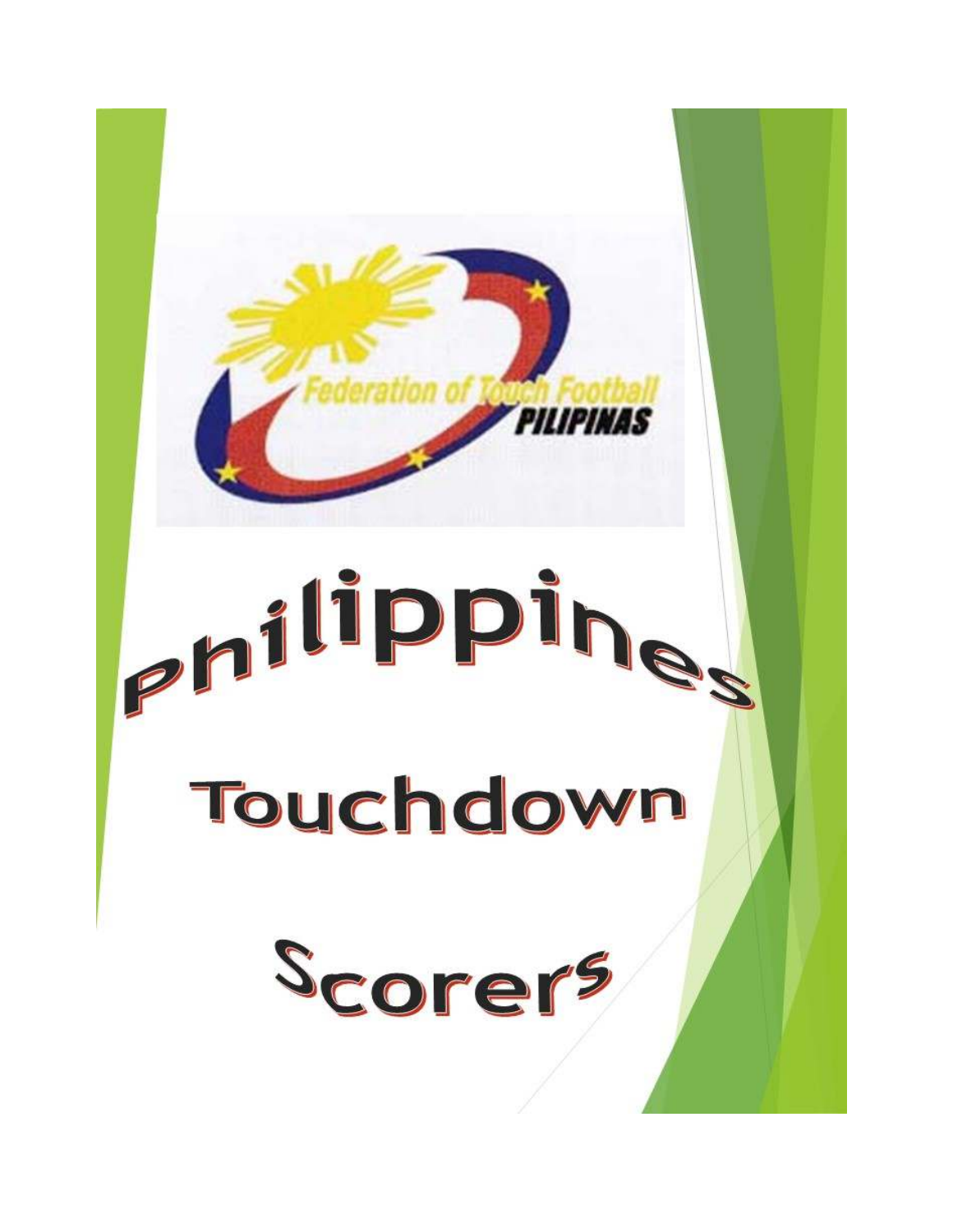## **Philippines - Touchdown Scorers**



| <b>Leading Scorers</b> |           |           |            |   | <b>World Tests Europe South OIM</b> |                |  | # |
|------------------------|-----------|-----------|------------|---|-------------------------------------|----------------|--|---|
|                        |           |           | <b>Cup</b> |   |                                     | <b>Pacific</b> |  |   |
|                        |           |           |            |   |                                     |                |  |   |
| Shine                  | Allan     | Mixed/Men |            | 2 |                                     |                |  | 9 |
| Alonzo                 | Christian | Mixed     | 8          |   |                                     |                |  | 8 |
| Lynch                  | Ivan      | Mixed     |            |   |                                     |                |  |   |
| Ronquillo              | Jackelyn  | Mixed     |            |   |                                     |                |  |   |
| Lynch                  | Jason     | Mixed     |            |   |                                     |                |  |   |
| Preysler               | Ali       | Women     | 6          |   |                                     |                |  | 6 |
| <b>Roberts</b>         | Mark      | Mixed     | 6          |   |                                     |                |  | 6 |
|                        |           |           |            |   |                                     |                |  |   |

| <b>Surname</b> | <b>First</b>            | <b>Division</b> |                |                         | <b>World Tests Europe South OIM</b> |                |  | #                       |
|----------------|-------------------------|-----------------|----------------|-------------------------|-------------------------------------|----------------|--|-------------------------|
|                |                         |                 | <b>Cup</b>     |                         |                                     | <b>Pacific</b> |  |                         |
|                |                         |                 |                |                         |                                     |                |  |                         |
| Alonzo         | Christian               | Mixed           | 8              |                         |                                     |                |  | 8                       |
| Ami            | Anne Angelika           | Women           |                | 2                       |                                     |                |  | $\overline{\mathbf{c}}$ |
| Arco           | Bianca Therese Mixed    |                 | 3              | $\overline{2}$          |                                     |                |  | 5                       |
| Ayala          | Ysabel                  | Women           | $\overline{2}$ |                         |                                     |                |  | $\overline{c}$          |
| Cecil          | Luke                    | Men             |                | $\overline{\mathbf{c}}$ |                                     |                |  | $\overline{a}$          |
| Cecil          | Mark                    | Men             |                | 1                       |                                     |                |  | 1                       |
| Corbett        | Ken                     | Mixed           | 1              |                         |                                     |                |  | 1                       |
| Dublin         | Maria Rodielita         | Women           | 1              |                         |                                     |                |  | 1                       |
| Ecaldre        | Mark John Paul Mixed    |                 |                | 1                       |                                     |                |  | 1                       |
| Fernandez      | Pauline                 | Women           |                | 1                       |                                     |                |  | 1                       |
| Francisco      | Enrico Rafael           | Mixed           |                | 1                       |                                     |                |  | 1                       |
| Galon          | Pia                     | Women           |                | 1                       |                                     |                |  | 1                       |
| Hickman        | Raphael                 | Mixed           | 3              |                         |                                     |                |  | 3                       |
| Johnson        | Suzanne                 | Mixed           | 1              |                         |                                     |                |  | 1                       |
| Lawless        | Ciaran                  | Mixed           |                | 1                       |                                     |                |  | 1                       |
| Lira           | Dominique Marie Women   |                 | 2              |                         |                                     |                |  | $\overline{c}$          |
| Lynch          | Ivan                    | Mixed           | 7              |                         |                                     |                |  | $\overline{7}$          |
| Lynch          | Jason                   | Mixed           | 7              |                         |                                     |                |  | $\overline{7}$          |
| Lynch          | Sean                    | Mixed           | 3              |                         |                                     |                |  | 3                       |
| Manucduc       | JR.                     | Men             |                | 1                       |                                     |                |  | 1                       |
| Medrano        | Pia Marie               | Mixed           | 4              |                         |                                     |                |  | 4                       |
| <b>Nelson</b>  | Megan                   | Mixed           | 4              |                         |                                     |                |  | 4                       |
| Ocampo         | Justine                 | Women           | 1              |                         |                                     |                |  | 1                       |
| Oliva          | Jamaica Marlene Women   |                 | 1              |                         |                                     |                |  | 1                       |
| Orteza         | Charity Christian Women |                 | 1              |                         |                                     |                |  | 1                       |
| Panes          | Mark                    | Men             |                | $\overline{2}$          |                                     |                |  | $\overline{c}$          |
| Pena           | Ronald                  | Mixed           | $\overline{2}$ |                         |                                     |                |  | $\overline{2}$          |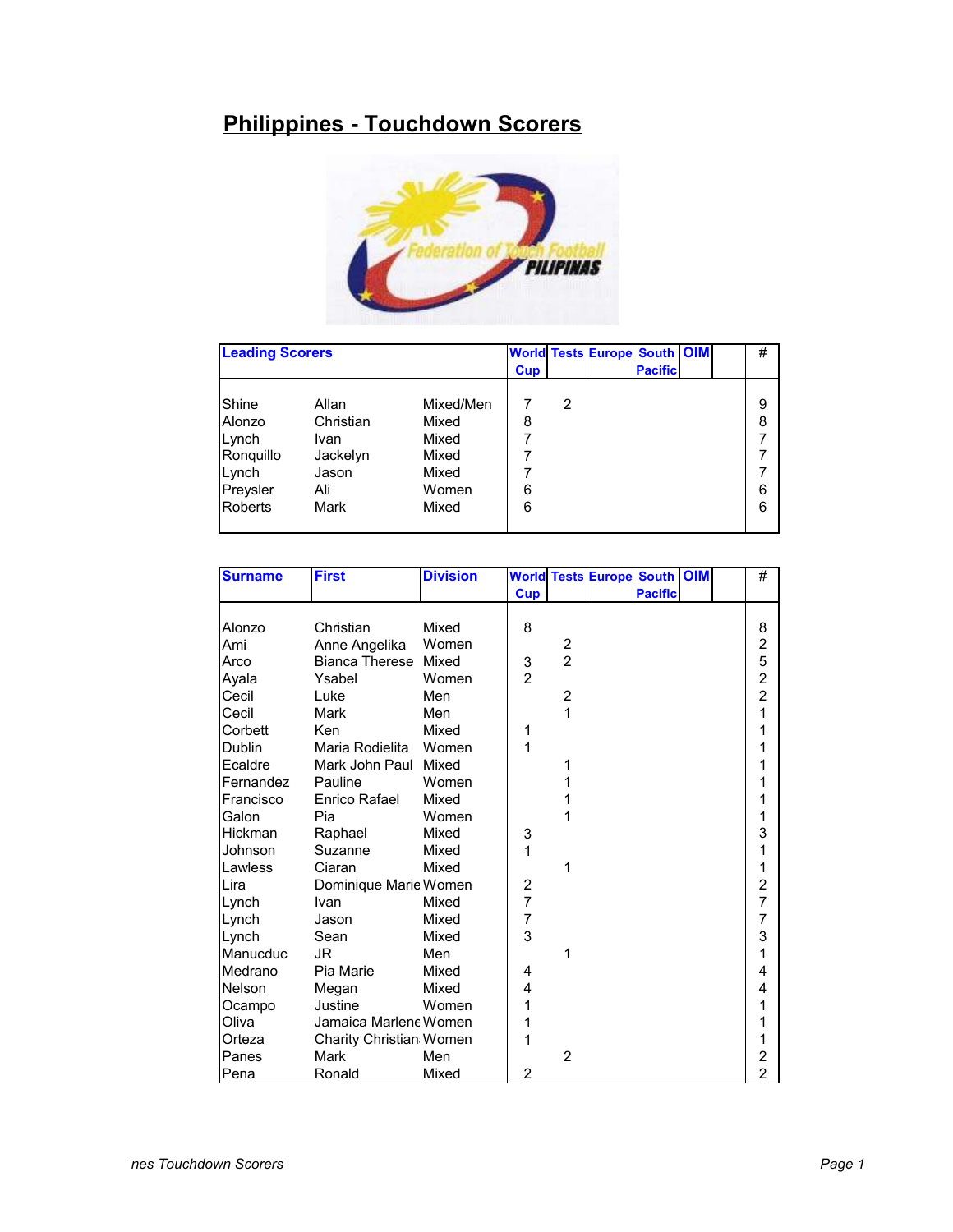| Preysler       | Ali         | Women     | 6 |   | 6 |
|----------------|-------------|-----------|---|---|---|
| Preysler       | Andy        | Women     | 5 |   | 5 |
| Quinlivan      | Jason       | Men       |   |   |   |
| <b>Roberts</b> | Mark        | Mixed     | 6 |   | 6 |
| Ronquillo      | Jackelyn    | Mixed     |   |   |   |
| Santos         | Hazel Shine | Women     |   |   |   |
| Schenken       | Timothy     | Mixed     | 2 |   | っ |
| Shine          | Allan       | Mixed/Men |   | っ | 9 |
|                |             |           |   |   |   |

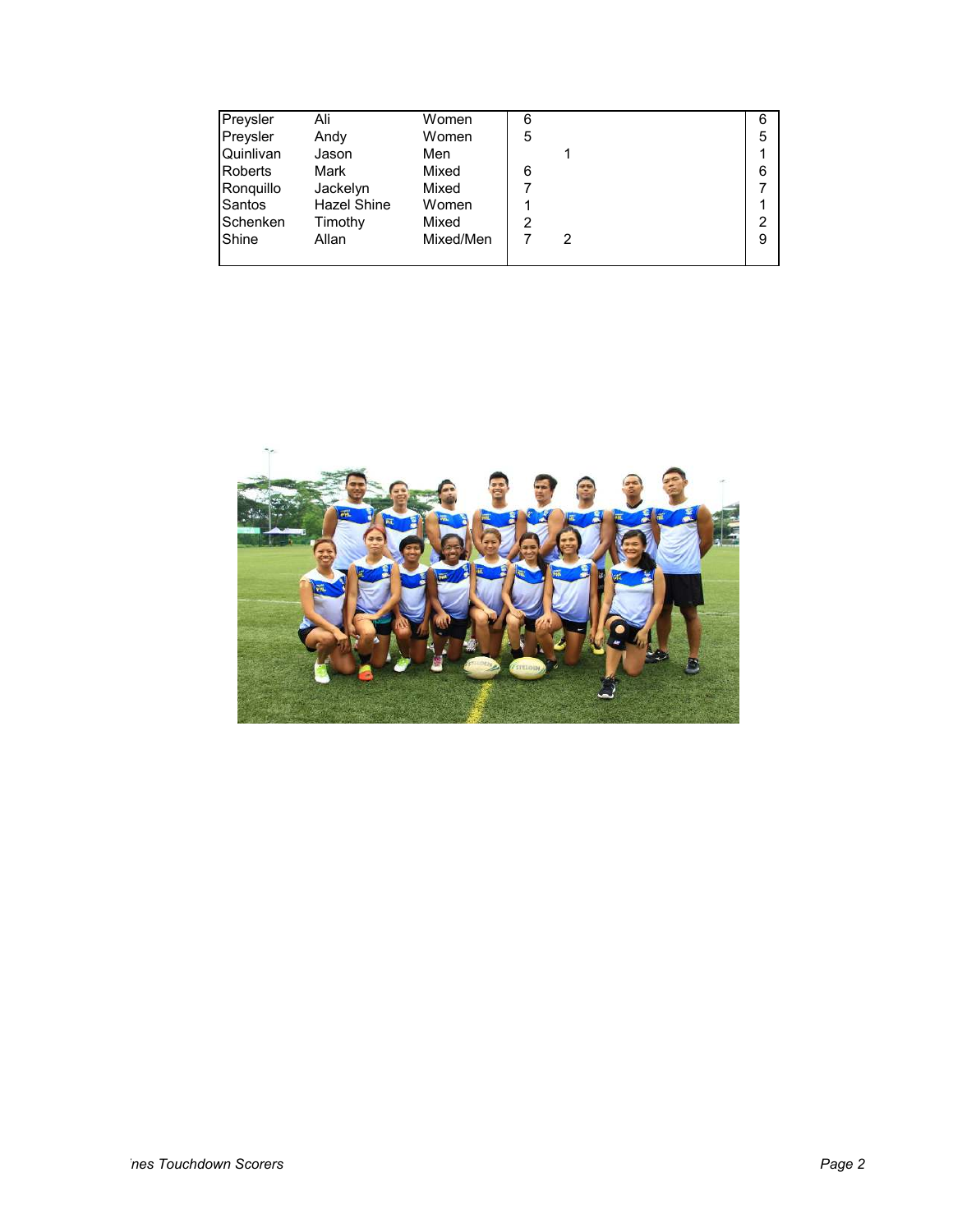## **Philippines World CupTouchdown Scorers**

2015 - Opens and Masters Divisions - Coffs Harbour, Australia

| <b>Leading Scorers</b> |             |       |   |  | 77 |
|------------------------|-------------|-------|---|--|----|
| Alonzo                 | Christian   | Mixed |   |  | 8  |
|                        |             |       | 8 |  |    |
| Shine                  | Allan       | Mixed |   |  |    |
| Lynch                  | <b>Ivan</b> | Mixed |   |  |    |
| Ronquillo              | Jackelyn    | Mixed |   |  |    |
| Lynch                  | Jason       | Mixed |   |  |    |
|                        |             |       |   |  |    |

| <b>Surname</b> | <b>First</b>               | <b>Division</b> | 15                      |  | #                       |
|----------------|----------------------------|-----------------|-------------------------|--|-------------------------|
|                |                            |                 |                         |  |                         |
| Alonzo         | Christian                  | Mixed           | 8                       |  | 8                       |
| Arco           | <b>Bianca Therese</b>      | Mixed           | 3                       |  | 3                       |
| Ayala          | Ysabel                     | Women           | $\overline{c}$          |  | $\overline{c}$          |
| Corbett        | Ken                        | Mixed           | 1                       |  | $\overline{1}$          |
| <b>Dublin</b>  | Maria Rodielita            | Women           | 1                       |  | 1                       |
| Hickman        | Raphael                    | Mixed           | 3                       |  | 3                       |
| Johnson        | Suzanne                    | Mixed           | 1                       |  | 1                       |
| Lira           | Dominique Marie P Women    |                 | $\overline{2}$          |  | $\frac{2}{7}$           |
| Lynch          | Ivan                       | Mixed           | $\overline{7}$          |  |                         |
| Lynch          | Jason                      | Mixed           | 7                       |  | 7                       |
| Lynch          | Sean                       | Mixed           | 3                       |  | 3                       |
| Medrano        | Pia Marie                  | Mixed           | 4                       |  | 4                       |
| Nelson         | Megan                      | Mixed           | 4                       |  | 4                       |
| Ocampo         | Justine                    | Women           | 1                       |  | 1                       |
| Oliva          | Jamaica Marlene            | Women           | 1                       |  |                         |
| Orteza         | Charity Christiana , Women |                 | 1                       |  | 1                       |
| Pena           | Ronald                     | Mixed           | 2                       |  | $\overline{\mathbf{c}}$ |
| Preysler       | Ali                        | Women           | 6                       |  | 6                       |
| Preysler       | Andy                       | Women           | 5                       |  | 5                       |
| Roberts        | Mark                       | Mixed           | 6                       |  | 6                       |
| Ronquillo      | Jackelyn                   | Mixed           | $\overline{7}$          |  | 7                       |
| Santos         | <b>Hazel Shine</b>         | Women           | 1                       |  | 1                       |
| Schenken       | Timothy                    | Mixed           | $\overline{\mathbf{c}}$ |  | $\overline{\mathbf{c}}$ |
| Shine          | Allan                      | Mixed           | $\overline{7}$          |  | $\overline{7}$          |
|                |                            |                 |                         |  |                         |